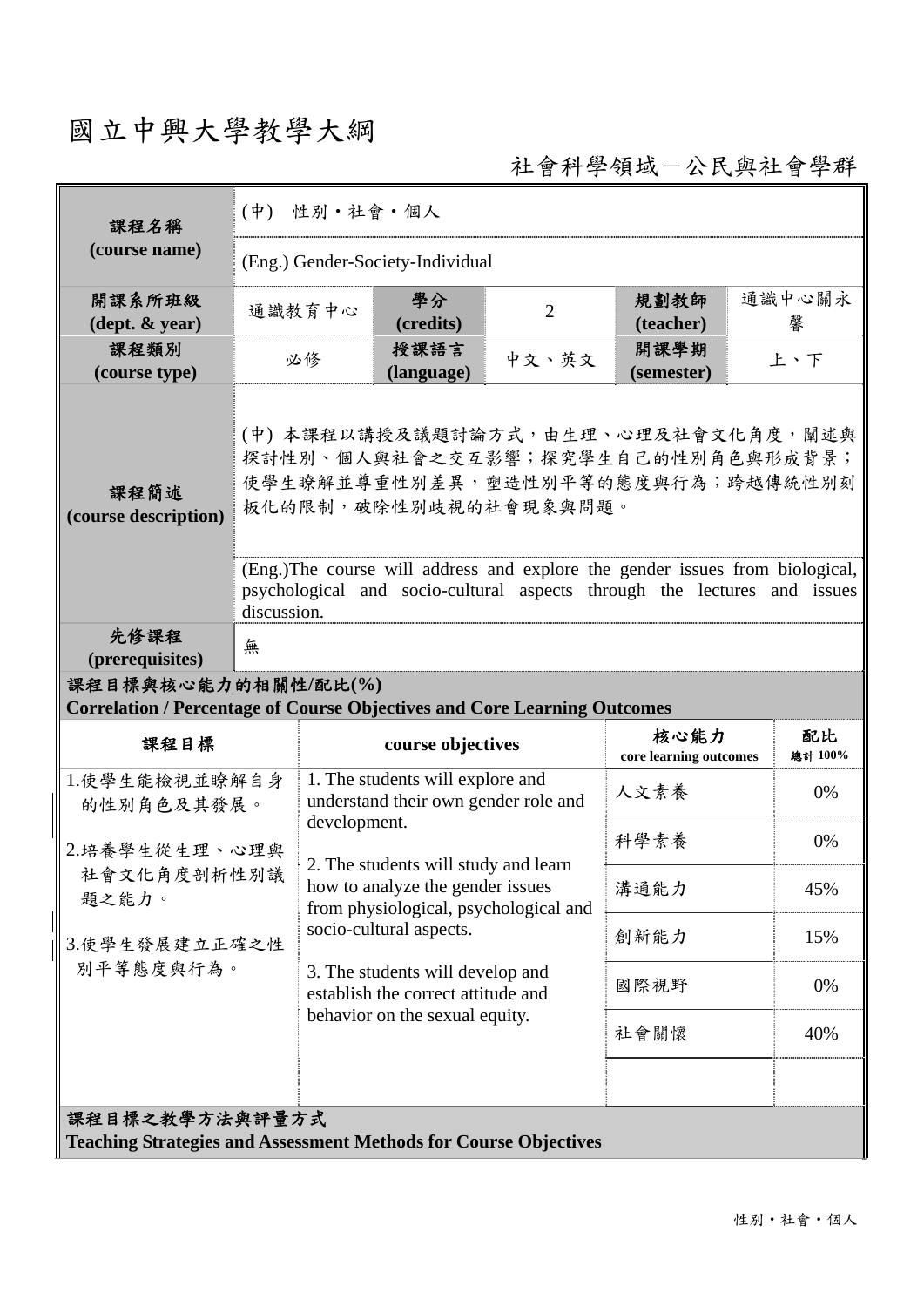| 課程目標                                                                             |                | 教學方法           | 評量方式                                 |  |  |  |  |  |
|----------------------------------------------------------------------------------|----------------|----------------|--------------------------------------|--|--|--|--|--|
| 同上段                                                                              |                | 講授<br>討論/報告    | 課堂參與 30%、書面報告 20%<br>口頭報告20%、學習測量30% |  |  |  |  |  |
| 授課內容(單元名稱與內容、習作/考試進度、備註)<br>(course content and homework/tests schedule)         |                |                |                                      |  |  |  |  |  |
|                                                                                  | 週次             | 授<br>課         | 大<br>綱                               |  |  |  |  |  |
|                                                                                  | 1              | 課程導論           |                                      |  |  |  |  |  |
|                                                                                  | 2              | 傳統習俗與性別角色      |                                      |  |  |  |  |  |
|                                                                                  | 3              | 性別認同與性別角色發展    |                                      |  |  |  |  |  |
|                                                                                  | $\overline{4}$ | 性別角色檢視––我的成長經驗 |                                      |  |  |  |  |  |
|                                                                                  | 5              | 性別差異–生理、認知與人格  |                                      |  |  |  |  |  |
|                                                                                  | 6              | 性別與身體形象        |                                      |  |  |  |  |  |
|                                                                                  | 7              | 性教育與性別教育       |                                      |  |  |  |  |  |
|                                                                                  | 8              | 影片欣賞與討論        |                                      |  |  |  |  |  |
|                                                                                  | 9              | 分組報告           |                                      |  |  |  |  |  |
|                                                                                  | 10             | 性別互動–友誼與愛情     |                                      |  |  |  |  |  |
|                                                                                  | 11             | 性別與性取向         |                                      |  |  |  |  |  |
|                                                                                  | 12             | 性別與家庭、婚姻       |                                      |  |  |  |  |  |
|                                                                                  | 13             | 性別與暴力          |                                      |  |  |  |  |  |
|                                                                                  | 14             | 性別與工作          |                                      |  |  |  |  |  |
|                                                                                  | 15             | 性別與媒體          |                                      |  |  |  |  |  |
|                                                                                  | 16             | 影片欣賞與討論        |                                      |  |  |  |  |  |
|                                                                                  | 17             | 分組報告           |                                      |  |  |  |  |  |
|                                                                                  | 18             | 期末評量           |                                      |  |  |  |  |  |
| 教科書&參考書目(書名、作者、書局、代理商、說明)                                                        |                |                |                                      |  |  |  |  |  |
| (textbook & other references)                                                    |                |                |                                      |  |  |  |  |  |
| 1. 白秀玲、柯淑敏 (2006), 兩性關係與性別教育:理論與實務。心理出版社。<br>2. 成令方等譯 (2008), 性別打結-拆除父權違建。群學出版社。 |                |                |                                      |  |  |  |  |  |
| 3. 黄淑玲、游美惠 (2007), 性別向度與台灣社會。巨流圖書。                                               |                |                |                                      |  |  |  |  |  |
| 4. 楊佳羚 (2002), 性別教育大補帖 (上) (下)。女書文化事業。                                           |                |                |                                      |  |  |  |  |  |
| 5. 劉泗翰譯 (2004), 性/別。書林出版社。                                                       |                |                |                                      |  |  |  |  |  |
| 6. 謝臥龍主編 (2002), 性別:解讀與跨越。五南圖書。                                                  |                |                |                                      |  |  |  |  |  |

- 7.謝臥龍主編(2002),性別平等教育:探究與實踐。五南圖書。
- 8. 鍾佩怡 (2002), 我把羅曼史變教材了。女書文化事業。